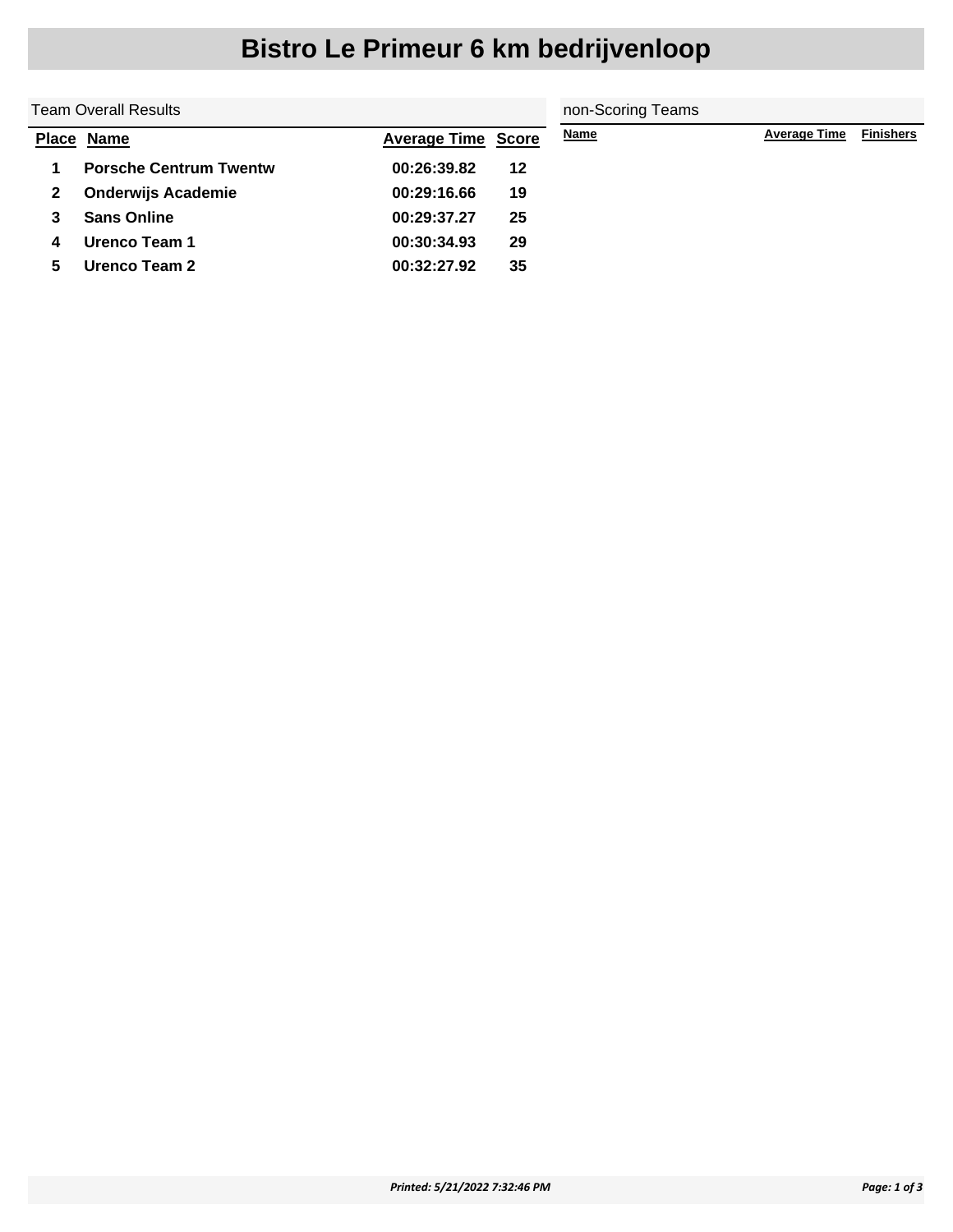#### Team Results

| <b>Place</b> | <b>Team Name</b>              |                         | <b>Average Time</b> | # of Finishers Team Score    |             |                  |              |
|--------------|-------------------------------|-------------------------|---------------------|------------------------------|-------------|------------------|--------------|
| 1            | <b>Porsche Centrum Twentw</b> |                         |                     |                              | 00:26:39.82 | 4                | 12           |
|              | <b>Team Position</b>          | <b>Overall Position</b> | Bib#                | Name                         |             | <b>Chip Time</b> | <b>Score</b> |
|              |                               | 1                       | 131                 | <b>Marcel ten Hove 131</b>   |             | 00:21:53.05      |              |
|              | 2                             | 5                       | 226                 | <b>Milou Vocker 226</b>      |             | 00:28:59.10      | 5            |
|              | 3                             | 6                       | 130                 | Gerwin Tenhagen 130          |             | 00:29:07.29      | 6            |
| $\mathbf{2}$ | <b>Onderwijs Academie</b>     |                         |                     |                              | 00:29:16.66 | 4                | 19           |
|              | <b>Team Position</b>          | <b>Overall Position</b> | Bib#                | Name                         |             | <b>Chip Time</b> | <b>Score</b> |
|              | 1                             | 4                       | 127                 | Jesper Vermaas 127           |             | 00:28:06.70      | 4            |
|              | $\mathbf{z}$                  | 8                       | 125                 | Joris van Aken 125           |             | 00:29:11.53      | 7            |
|              | 3                             | 9                       | 124                 | <b>Mark Nijenmanting 124</b> |             | 00:30:31.74      | 8            |
| 3            | <b>Sans Online</b>            |                         |                     |                              | 00:29:37.27 | 4                | 25           |
|              | <b>Team Position</b>          | <b>Overall Position</b> | Bib#                | Name                         |             | <b>Chip Time</b> | <b>Score</b> |
|              | 1                             | $\mathbf{z}$            | 133                 | Tom Sans 133                 |             | 00:23:48.79      | $\mathbf{z}$ |
|              | 2                             | 10                      | 132                 | <b>Chris Noltes 132</b>      |             | 00:31:13.50      | 9            |
|              | 3                             | 15                      | 228                 | <b>Mirjam Braakman 228</b>   |             | 00:33:49.51      | 14           |
| 4            | <b>Urenco Team 1</b>          |                         |                     |                              | 00:30:34.93 | 3                | 29           |
|              | <b>Team Position</b>          | <b>Overall Position</b> | Bib#                | Name                         |             | <b>Chip Time</b> | <b>Score</b> |
|              | 1                             | 3                       | 135                 | <b>Tim Dielhoff 135</b>      |             | 00:24:42.95      | 3            |
|              | 2                             | 12                      | 136                 | <b>Matthijs Meijer 136</b>   |             | 00:32:24.17      | 11           |
|              | 3                             | 16                      | 229                 | Patricia Koops 229           |             | 00:34:37.67      | 15           |
| 5            | <b>Urenco Team 2</b>          |                         |                     |                              | 00:32:27.92 | 5                | 35           |
|              | <b>Team Position</b>          | <b>Overall Position</b> | Bib#                | Name                         |             | <b>Chip Time</b> | <b>Score</b> |
|              | 1                             | 11                      | 139                 | Jan Waaijer 139              |             | 00:31:24.58      | 10           |
|              | 2                             | 13                      | 141                 | <b>Erwin Velthuis 141</b>    |             | 00:32:46.12      | 12           |
|              | 3                             | 14                      | 140                 | Jan Schottink 140            |             | 00:33:13.07      | 13           |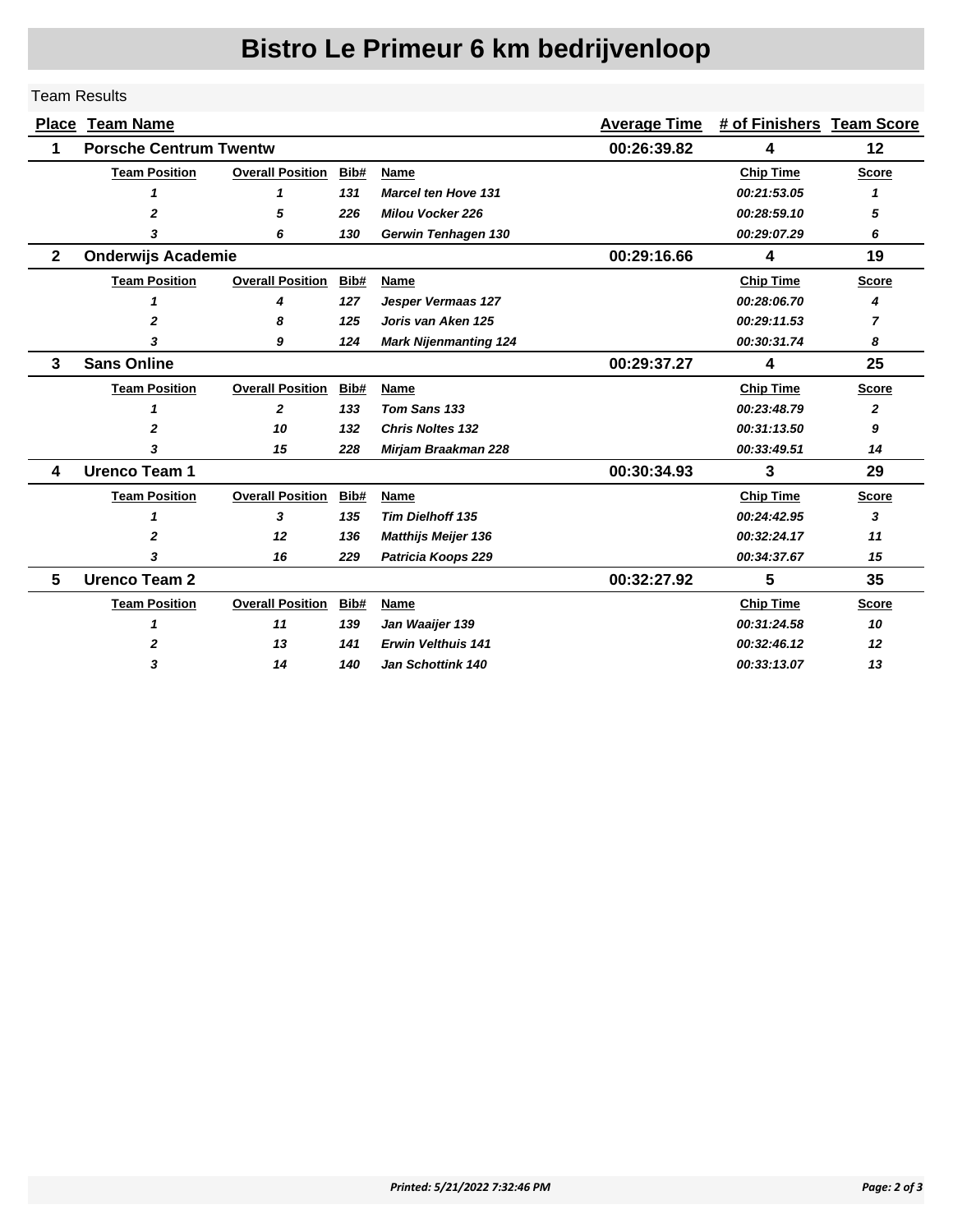#### Individual Overall Results

| Overall | Score Bib# Name |     |                              | <b>Type</b>   | <b>Chip Time</b> | Team                          |
|---------|-----------------|-----|------------------------------|---------------|------------------|-------------------------------|
| 1       | 1               | 131 | <b>Marcel ten Hove 131</b>   | <b>Runner</b> | 00:21:53.05      | <b>Porsche Centrum Twentw</b> |
| 2       | 2               | 133 | Tom Sans 133                 | <b>Runner</b> | 00:23:48.79      | <b>Sans Online</b>            |
| 3       | 3               | 135 | <b>Tim Dielhoff 135</b>      | <b>Runner</b> | 00:24:42.95      | <b>Urenco Team 1</b>          |
| 4       | 4               | 127 | Jesper Vermaas 127           | <b>Runner</b> | 00:28:06.70      | <b>Onderwijs Academie</b>     |
| 5       | 5               | 226 | <b>Milou Vocker 226</b>      | <b>Runner</b> | 00:28:59.10      | <b>Porsche Centrum Twentw</b> |
| 6       | 6               | 130 | Gerwin Tenhagen 130          | <b>Runner</b> | 00:29:07.29      | <b>Porsche Centrum Twentw</b> |
| 7       | 0               | 128 | Michel Arfman 128            | Runner        | 00:29:07.65      | <b>Porsche Centrum Twentw</b> |
| 8       | 7               | 125 | Joris van Aken 125           | <b>Runner</b> | 00:29:11.53      | <b>Onderwijs Academie</b>     |
| 9       | 8               | 124 | <b>Mark Nijenmanting 124</b> | <b>Runner</b> | 00:30:31.74      | <b>Onderwijs Academie</b>     |
| 10      | 9               | 132 | <b>Chris Noltes 132</b>      | <b>Runner</b> | 00:31:13.50      | <b>Sans Online</b>            |
| 11      | 10              | 139 | Jan Waaijer 139              | <b>Runner</b> | 00:31:24.58      | <b>Urenco Team 2</b>          |
| 12      | 11              | 136 | <b>Matthijs Meijer 136</b>   | <b>Runner</b> | 00:32:24.17      | <b>Urenco Team 1</b>          |
| 13      | 12              | 141 | <b>Erwin Velthuis 141</b>    | <b>Runner</b> | 00:32:46.12      | <b>Urenco Team 2</b>          |
| 14      | 13              | 140 | <b>Jan Schottink 140</b>     | <b>Runner</b> | 00:33:13.07      | <b>Urenco Team 2</b>          |
| 15      | 14              | 228 | Mirjam Braakman 228          | <b>Runner</b> | 00:33:49.51      | <b>Sans Online</b>            |
| 16      | 15              | 229 | Patricia Koops 229           | <b>Runner</b> | 00:34:37.67      | <b>Urenco Team 1</b>          |
| 17      | 0               | 227 | Monja Heuten 227             | Runner        | 00:36:05.12      | Sans Online                   |
| 18      | 0               | 126 | Harold Koenjer 126           | Runner        | 00:40:12.15      | Onderwijs Academie            |
| 19      | 0               | 138 | Jan Veldhuis 138             | Runner        | 00:41:38.70      | Urenco Team 2                 |
| 20      | 0               | 142 | Alex Wassink 142             | Runner        | 00:41:40.15      | Urenco Team 2                 |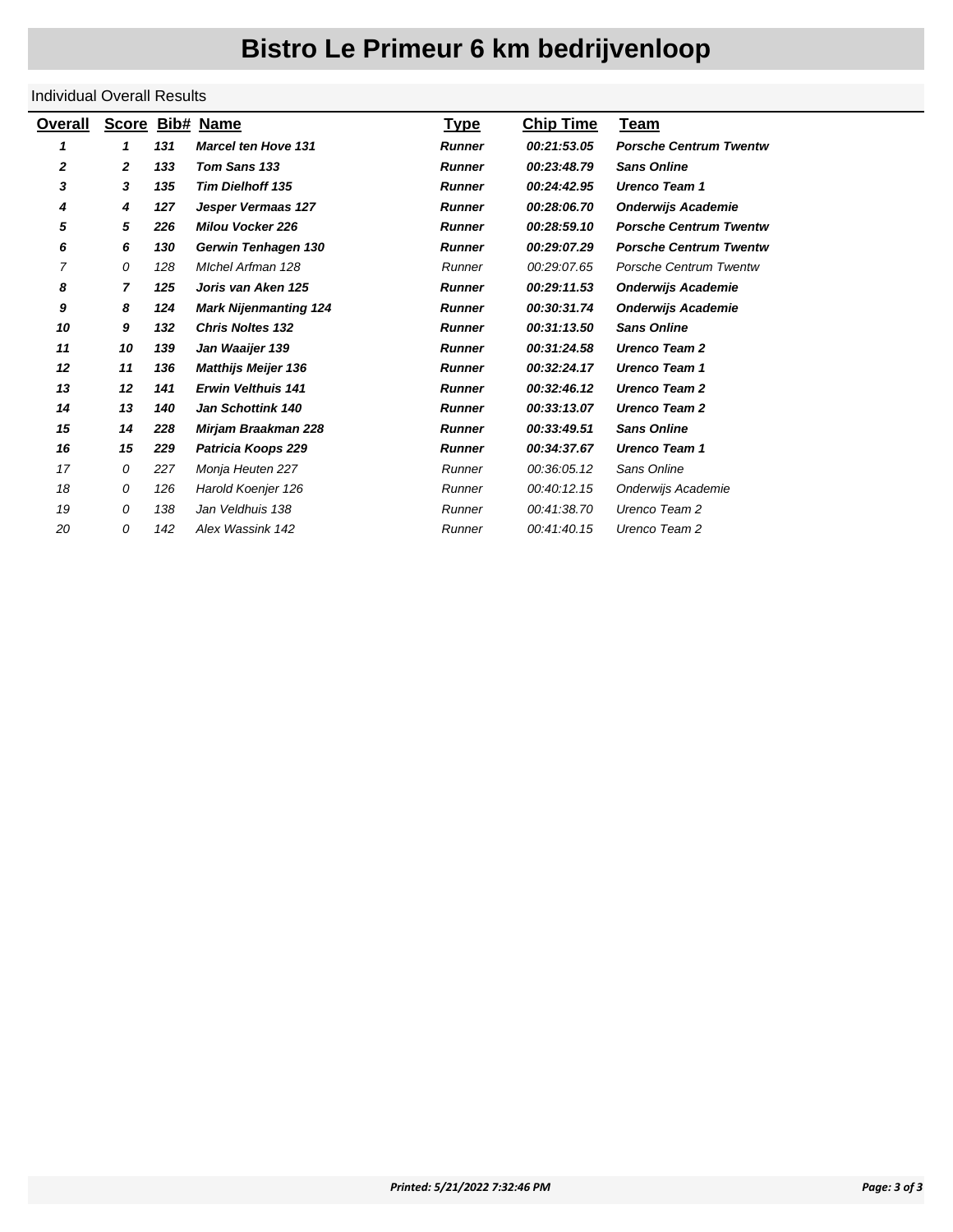|    | Place Name (Team)                    | Hometown | Gender | <b>Type</b>   | Bib# | Time        | Pace  | Speed         | <b>Division Rank</b>    |
|----|--------------------------------------|----------|--------|---------------|------|-------------|-------|---------------|-------------------------|
| 1  | PIM BAKKER 143                       | M, NLD   | M: 1   | <b>RUNNER</b> | 143  | 00:19:35.64 | 03:15 | 18.4kph       | Overall Mannen: 1       |
| 2  | MARCEL TEN HOVE 131<br>(PCT)         | M, NLD   | M: 2   | <b>RUNNER</b> | 131  | 00:21:53.06 | 03:38 | 16.5kph       | Overall Mannen: 2       |
| 3  | <b>BART MAC JAARS 148</b>            |          | M:3    | <b>RUNNER</b> | 148  | 00:22:22.25 | 03:43 | 16.1kph       | Overall Mannen: 3       |
| 4  | <b>WOUTER DOESBURG 144</b>           | M, NLD   | M: 4   | <b>RUNNER</b> | 144  | 00:23:09.57 | 03:51 | 15.5kph       | Overall Mannen: 4       |
| 5  | JARNO PEPER 108                      | M, NLD   | M: 5   | 7627 PS       | 108  | 00:23:42.52 | 03:57 | 15.2kph       | $\ddot{\phantom{a}}$    |
| 6  | <b>TOM SANS 133 (SO)</b>             | M, NLD   | M: 6   | <b>RUNNER</b> | 133  | 00:23:48.80 | 03:58 | 15.1kph       | Overall Mannen: 5       |
| 7  | TIM DIELHOFF 135 (U1)                | M, NLD   | M: 7   | <b>RUNNER</b> | 135  | 00:24:42.96 | 04:07 | 14.6kph       | Overall Mannen: 6       |
| 8  | <b>IVO TEN THIJE</b>                 | M, NLD   | M: 8   | 7511 CT       | 111  | 00:24:54.15 | 04:09 | 14.5kph       | ÷                       |
|    | <b>BOONKKAMP 111</b>                 |          |        |               |      |             |       |               |                         |
| 9  | WIM BELTMAN 147                      |          | M: 9   | <b>RUNNER</b> | 147  | 00:25:14.73 |       | 04:12 14.3kph | Overall Mannen: 7       |
| 10 | DANIËL KNOL 102                      | M, NLD   | M: 10  | 7606 ET       | 102  | 00:25:53.68 | 04:18 | 13.9kph       |                         |
| 11 | ROGIER NIJHUIS 122                   | M, NLD   | M: 11  | 7665 TJ       | 122  | 00:26:45.90 | 04:27 | 13.5kph       |                         |
| 12 | THOMAS KNOL 103                      | M, NLD   | M: 12  | 7606 ET       | 103  | 00:27:17.94 | 04:32 | 13.2kph       |                         |
| 13 | <b>MARIAN FUSELIER 219</b>           | F, NLD   | F: 1   | 8141 HC       | 219  | 00:27:21.01 | 04:33 | 13.2kph       |                         |
| 14 | MITCHELL MEEKS 151                   |          | M: 13  | <b>RUNNER</b> | 151  | 00:27:44.53 | 04:37 | 13.0kph       | Overall Mannen: 8       |
| 15 | JESPER VERMAAS 127 (OA) M, NLD       |          | M: 14  | <b>RUNNER</b> | 127  | 00:28:06.71 | 04:41 | 12.8kph       | Overall Mannen: 9       |
| 16 | MILOU VOCKER 226 (PCT)               | F, NLD   | F: 2   | <b>RUNNER</b> | 226  | 00:28:59.11 | 04:49 | 12.4kph       | <b>Overall Dames: 1</b> |
| 17 | <b>GERWIN TENHAGEN 130</b><br>(PCT)  | M, NLD   | M: 15  | <b>RUNNER</b> | 130  | 00:29:07.30 | 04:51 | 12.4kph       | Overall Mannen: 10      |
| 18 | MICHEL ARFMAN 128 (PCT) M, NLD       |          | M: 16  | <b>RUNNER</b> | 128  | 00:29:07.65 | 04:51 | 12.4kph       | Overall Mannen: 11      |
| 19 | JORIS VAN AKEN 125 (OA)              | M, NLD   | M: 17  | <b>RUNNER</b> | 125  | 00:29:11.54 | 04:51 | 12.3kph       | Overall Mannen: 12      |
| 20 | <b>GEERT BAKHUIS 101</b>             | M, NLD   | M: 18  | 7609 MD       | 101  | 00:29:23.09 | 04:53 | 12.3kph       |                         |
| 21 | ALDO MULDER 156                      |          | M: 19  | <b>RUNNER</b> | 156  | 00:29:52.43 | 04:58 | 12.1kph       | Overall Mannen: 13      |
| 22 | <b>MARTIN TOEPOEL 114</b>            | M, NLD   | M: 20  | 7609 EA       | 114  | 00:30:02.63 | 05:00 | 12.0kph       |                         |
| 23 | FOPPE DE LANGE 157                   |          | M: 21  | <b>RUNNER</b> | 157  | 00:30:31.53 | 05:05 | 11.8kph       | Overall Mannen: 14      |
| 24 | <b>MARK NIJENMANTING 124</b><br>(OA) | M, NLD   | M: 22  | <b>RUNNER</b> | 124  | 00:30:31.75 | 05:05 | 11.8kph       | Overall Mannen: 15      |
| 25 | DORIEN VAN DER AA 162                |          | F:3    | <b>RUNNER</b> | 162  | 00:30:31.76 | 05:05 | 11.8kph       | <b>Overall Dames: 2</b> |
| 26 | PIA BRINKMAN 161                     |          | F: 4   | <b>RUNNER</b> | 161  | 00:30:32.29 | 05:05 | 11.8kph       | Overall Dames: 3        |
| 27 | PATRICK HAMER 145                    |          | M: 23  | <b>RUNNER</b> | 145  | 00:30:52.44 | 05:08 | 11.7kph       | Overall Mannen: 16      |
| 28 | CHRIS NOLTES 132 (SO)                | M, NLD   | M: 24  | <b>RUNNER</b> | 132  | 00:31:13.51 |       | 05:12 11.5kph | Overall Mannen: 17      |
| 29 | NIELS BENT 152                       |          | M: 25  | <b>RUNNER</b> | 152  | 00:31:20.30 | 05:13 | 11.5kph       | Overall Mannen: 18      |
| 30 | JAN WAAIJER 139 (U2)                 | M, NLD   | M: 26  | <b>RUNNER</b> | 139  | 00:31:24.58 | 05:14 | 11.5kph       | Overall Mannen: 19      |
| 31 | ROWAN BERG 212                       | F, NLD   | F: 5   | 7491 GS       | 212  | 00:31:51.65 | 05:18 | 11.3kph       |                         |
| 32 | PAUL MEIJER 109                      | M, NLD   | M: 27  | 7641 BH       | 109  | 00:32:20.37 | 05:23 | 11.1kph       |                         |
| 33 | MATTHIJS MEIJER 136 (U1) M, NLD      |          | M: 28  | <b>RUNNER</b> | 136  | 00:32:24.18 | 05:24 | 11.1kph       | Overall Mannen: 20      |
| 34 | <b>GERARD WESSELINK 123</b>          | M, NLD   | M: 29  | 7665 RV       | 123  | 00:32:39.78 | 05:26 | 11.0kph       |                         |
| 35 | ERWIN VELTHUIS 141 (U2)              | M, NLD   | M: 30  | <b>RUNNER</b> | 141  | 00:32:46.13 | 05:27 | 11.0kph       | Overall Mannen: 21      |
| 36 | <b>MARLEEN ARKINK 220</b>            | F, NLD   | F: 6   | 7627 PT       | 220  | 00:32:47.95 | 05:27 | 11.0kph       |                         |
| 37 | <b>ELLES PETERMAN 221</b>            | F, NLD   | F: 7   | 7602 JC       | 221  | 00:32:49.38 |       | 05:28 11.0kph | $\ddot{\cdot}$          |
| 38 | JAN SCHOTTINK 140 (U2)               | M, NLD   | M: 31  | <b>RUNNER</b> | 140  | 00:33:13.08 |       | 05:32 10.8kph | Overall Mannen: 22      |
| 39 | <b>GERRIT TER KEURS 153</b>          |          | M: 32  | <b>RUNNER</b> | 153  | 00:33:23.38 | 05:33 | 10.8kph       | Overall Mannen: 23      |
| 40 | LUCINDA HUIJSKENS 222                | F, NLD   | F: 8   | 7607 BJ       | 222  | 00:33:40.45 | 05:36 | 10.7kph       |                         |
| 41 | CHRISTINE LOHUIS 210                 | F, NLD   | F: 9   | 7627 NT       | 210  | 00:33:41.68 | 05:36 | 10.7kph       |                         |
| 42 | NANCY BLAAWPOT 158                   |          | F: 10  | <b>RUNNER</b> | 158  | 00:33:42.17 | 05:37 | 10.7kph       | Overall Dames: 4        |
| 43 | MIRJAM BRAAKMAN 228<br>(SO)          | F, NLD   | F: 11  | <b>RUNNER</b> | 228  | 00:33:49.52 | 05:38 | 10.6kph       | Overall Dames: 5        |
| 44 | SANDRA TER BRUGGE 217 F, NLD         |          | F: 12  | 7625 PT       | 217  | 00:33:53.13 | 05:38 | 10.6kph       |                         |
| 45 | ANNET KOSSE 401                      | F, NLD   | F: 13  | <b>RUNNER</b> | 401  | 00:33:55.69 | 05:39 | 10.6kph       | Overall Dames: 6        |
| 46 | KARIN HET LAM 155                    |          | F: 14  | <b>RUNNER</b> | 155  | 00:34:04.08 | 05:40 | 10.6kph       | Overall Dames: 7        |
| 47 | <b>MIRIAN FINKERS 154</b>            |          | F: 15  | <b>RUNNER</b> | 154  | 00:34:13.25 |       | 05:42 10.5kph | Overall Dames: 8        |
| 48 | JAN LIST 119                         | M, NLD   | M: 33  | 7471 CR       | 119  | 00:34:25.99 | 05:44 | 10.5kph       |                         |
| 49 | JANINE KLEIN ROT 207                 | F, NLD   | F: 16  | 7481 TV       | 207  | 00:34:30.51 |       | 05:45 10.4kph |                         |
| 50 | SINDY KENKHUIS 206                   | F, NLD   | F: 17  | 7627 NV       | 206  | 00:34:30.71 | 05:45 | 10.4kph       |                         |
| 51 | PATRICIA KOOPS 229 (U1)              | F, NLD   | F: 18  | <b>RUNNER</b> | 229  | 00:34:37.68 | 05:46 | 10.4kph       | Overall Dames: 9        |
| 52 | DAVE BLAAWPOT 159                    |          | M: 34  | <b>RUNNER</b> | 159  | 00:34:44.41 |       | 05:47 10.4kph | Overall Mannen: 24      |
| 53 | <b>BERT BUNSKOEK 117</b>             | M, NLD   | M: 35  | 7609 TW       | 117  | 00:34:44.64 | 05:47 | 10.4kph       |                         |
| 54 | KENNETH BUNSKOEK 116                 | M, NLD   | M: 36  | 7627 LM       | 116  | 00:34:44.72 |       | 05:47 10.4kph |                         |
| 55 | MARTIN VAN LOO 112                   | M, NLD   | M: 37  | 7608 NL       | 112  | 00:35:37.37 | 05:56 | 10.1kph       |                         |
| 56 | INGE PASMAN 214                      | F, NLD   | F: 19  | 7521 BN       | 214  | 00:35:43.15 | 05:57 | 10.1kph       |                         |
| 57 | LIANY TJAHJONO 218                   | F, NLD   | F: 20  | 7609 ZG       | 218  | 00:36:04.12 | 06:00 | 10.0kph       |                         |
| 58 | MONJA HEUTEN 227 (SO)                | F, NLD   | F: 21  | <b>RUNNER</b> | 227  | 00:36:05.13 | 06:00 | 10.0kph       | Overall Dames: 10       |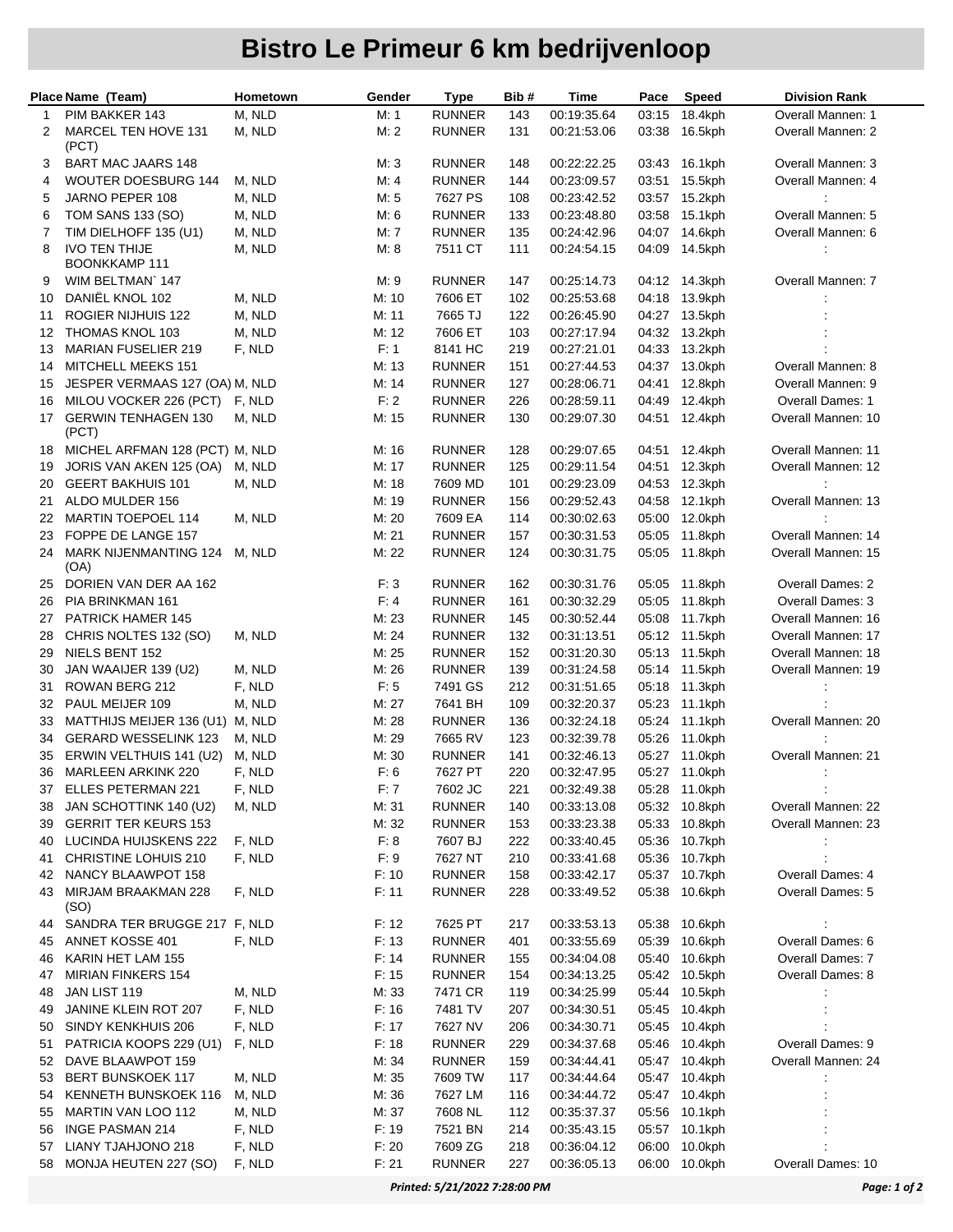|    | Place Name (Team)                 | Hometown | Gender | <b>Type</b>   | Bib# | Time        | Pace  | <b>Speed</b> | <b>Division Rank</b>     |
|----|-----------------------------------|----------|--------|---------------|------|-------------|-------|--------------|--------------------------|
| 59 | NICOLE DE VRIES 225               | F, NLD   | F: 22  | 7609 TW       | 225  | 00:37:13.33 | 06:12 | 9.7kph       |                          |
| 60 | JOYCE LEUSSINK 213                | F, NLD   | F: 23  | 7491 KM       | 213  | 00:37:19.13 | 06:13 | 9.6kph       |                          |
| 61 | <b>CAROLIEN BAKHUIS 202</b>       | F. NLD   | F: 24  | 7609 MD       | 202  | 00:37:29.55 | 06:14 | 9.6kph       |                          |
| 62 | BERNADETTE DIJKHUIS 215F, NLD     |          | F: 25  | 7609 TW       | 215  | 00:37:44.00 | 06:17 | 9.5kph       |                          |
| 63 | <b>BERRY DIJKHUIS 115</b>         | M. NLD   | M: 38  | 7609 TW       | 115  | 00:37:44.18 | 06:17 | 9.5kph       |                          |
| 64 | JEROEN REMERS 110                 | M, NLD   | M: 39  | 7543 TD       | 110  | 00:38:18.96 | 06:23 | 9.4kph       |                          |
| 65 | <b>MARGIT LAMMERTINK 160</b>      |          | F: 26  | <b>RUNNER</b> | 160  | 00:38:33.69 | 06:25 | 9.3kph       | <b>Overall Dames: 11</b> |
| 66 | <b>KERSTIN TENABE 150</b>         |          | F: 27  | <b>RUNNER</b> | 150  | 00:38:36.69 | 06:26 | 9.3kph       | Overall Dames: 12        |
| 67 | HAROLD KOENJER 126 (OA) M, NLD    |          | M: 40  | <b>RUNNER</b> | 126  | 00:40:12.16 | 06:42 | 9.0kph       | Overall Mannen: 25       |
| 68 | ANDRES SLOT 107                   | M, NLD   | M: 41  | 7627 SC       | 107  | 00:40:51.13 | 06:48 | 8.8kph       |                          |
| 69 | FLEUR SLOT 209                    | F, NLD   | F: 28  | 7627 SC       | 209  | 00:40:52.00 | 06:48 | 8.8kph       |                          |
| 70 | BERNARDA VELTHUIS 224             | F, NLD   | F: 29  | 7609 TW       | 224  | 00:41:31.02 | 06:55 | 8.7kph       |                          |
| 71 | JAN VELDHUIS 138 (U2)             | M, NLD   | M: 42  | <b>RUNNER</b> | 138  | 00:41:38.71 | 06:56 | 8.6kph       | Overall Mannen: 26       |
| 72 | ALEX WASSINK 142 (U2)             | M, NLD   | M: 43  | <b>RUNNER</b> | 142  | 00:41:40.16 | 06:56 | 8.6kph       | Overall Mannen: 27       |
| 73 | NAOMI DE WILDE 149                |          | F: 30  | <b>RUNNER</b> | 149  | 00:42:53.14 | 07:08 | 8.4kph       | <b>Overall Dames: 13</b> |
| 74 | ANNEMARIE KOOIJMANS<br>223        | F, NLD   | F: 31  | 7607 AW       | 223  | 00:42:55.12 | 07:09 | 8.4kph       |                          |
| 75 | <b>HEIKE BEHL 216</b>             | F, NLD   | F: 32  | 7602 GA       | 216  | 00:43:10.60 | 07:11 | 8.3kph       |                          |
| 76 | <b>WILLEM TREKOP 104</b>          | M, NLD   | M: 44  | 7609 WJ       | 104  | 00:46:15.98 | 07:42 | 7.8kph       |                          |
| 77 | <b>JEANINE LANSINK 208</b>        | F, NLD   | F: 33  | 7609 WL       | 208  | 00:48:27.21 | 08:04 | 7.4kph       |                          |
| 78 | <b>MONIQUE BROCK 203</b>          | F, NLD   | F: 34  | 7627 LV       | 203  | 00:48:27.41 | 08:04 | 7.4kph       |                          |
| 79 | <b>BEN LOHUIS 113</b>             | M, NLD   | M: 45  | 7627 NT       | 113  | 00:48:45.34 | 08:07 | 7.4kph       |                          |
| 80 | <b>MIRANDA KROMMENDIJK</b><br>146 |          | F: 35  | <b>RUNNER</b> | 146  | 00:48:45.89 | 08:07 | 7.4kph       | Overall Dames: 14        |
| 81 | <b>WALTER WILMS</b>               |          | M: 46  | <b>RUNNER</b> | 1402 | 01:08:01.04 | 11:20 | 5.3kph       | Overall Mannen: 28       |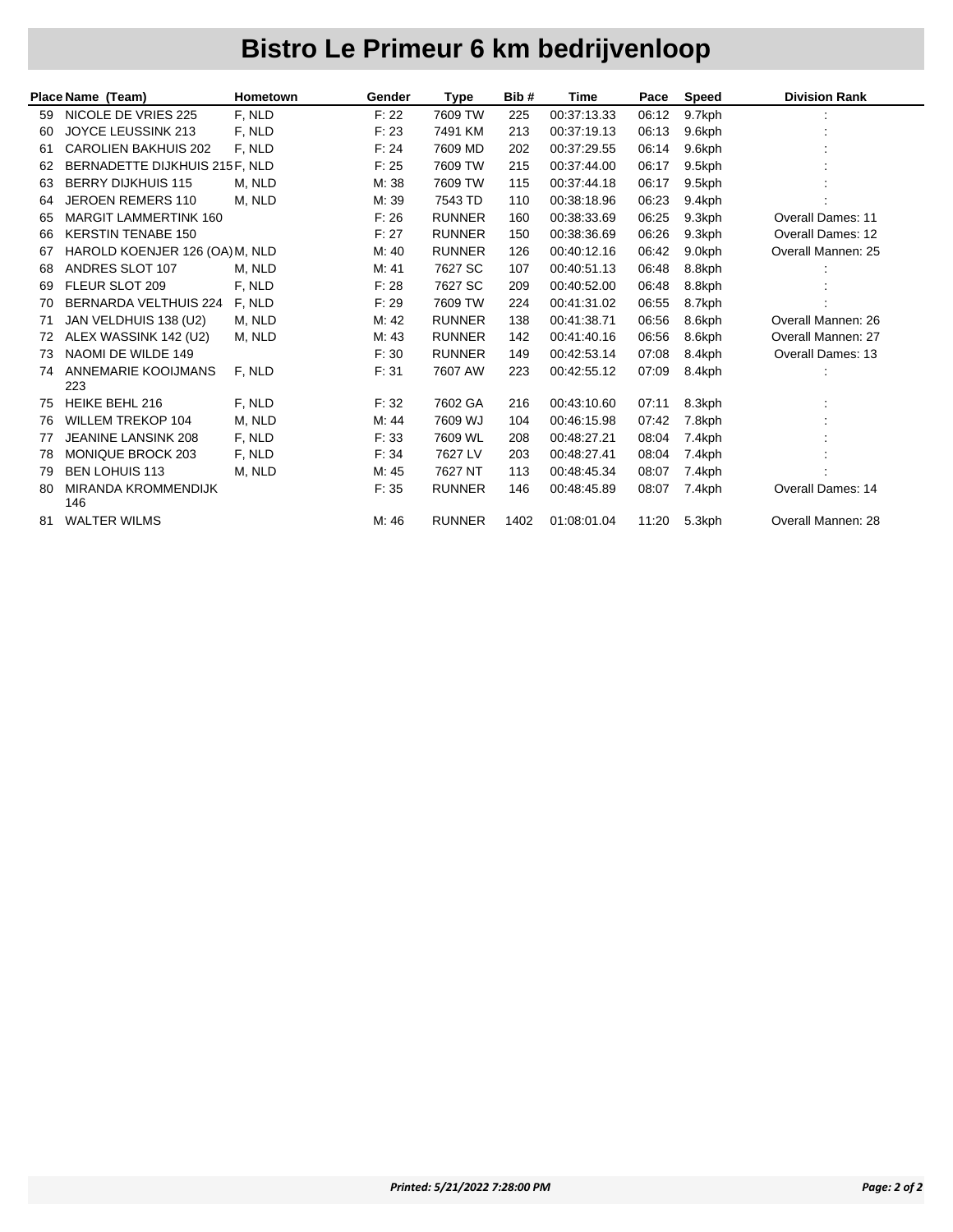# **Meulenkamp Tweewielers Kidsrun 1,5 km**

|    | <b>Place Name</b>          | Hometown                          | Gender | <b>Type</b>                              | Bib#           | <b>Time</b> | Pace  | <b>Speed</b> | <b>Division Rank</b>            |
|----|----------------------------|-----------------------------------|--------|------------------------------------------|----------------|-------------|-------|--------------|---------------------------------|
|    | <b>SANDER LUBBERS 18</b>   |                                   | M: 1   | <b>RUNNER</b>                            | 18             | 00:07:54.40 | 05:16 | 11.4kph      | Overall Male Runner: 1          |
| 2  | <b>SIEM RUTGERS 5</b>      | M. NLD                            | M: 2   | 7627 NJ                                  | 5              | 00:08:00.53 | 05:20 | 11.2kph      |                                 |
| 3  | <b>JAMES BLIKMANS 4</b>    | M, NLD                            | M: 3   | 7627 PM                                  | 4              | 00:08:24.63 | 05:36 | 10.7kph      |                                 |
| 4  | JOEP BRUNSMAN 16           |                                   | M: 4   | <b>RUNNER</b>                            | 16             | 00:08:24.92 | 05:36 | 10.7kph      | Overall Male Runner: 2          |
| 5  | PIM KNAPEN 1               | M, NLD                            | M: 5   | 7451 GH                                  | 1              | 00:08:43.75 | 05:49 | 10.3kph      |                                 |
| 6  | <b>JOCHEM LUBBERS 17</b>   |                                   | M: 6   | <b>RUNNER</b>                            | 17             | 00:08:51.80 | 05:54 | $10.2$ kph   | Overall Male Runner: 3          |
|    | <b>JULIAN BRAMER 15</b>    | BORNERBROEK.<br><b>NED</b>        | M: 7   | <b>RUNNER</b>                            | 15             | 00:09:11.67 | 06:07 | 9.8kph       | Overall Male Runner: 4          |
| 8  | <b>JUSTIN MOES 21</b>      |                                   | M: 8   | <b>RUNNER</b>                            | 21             | 00:10:05.51 | 06:43 | 8.9kph       | <b>Overall Male Runner: 5</b>   |
| 9  | PUCK VOSHAAR 9             | <b>BORNERBROEK,</b><br><b>NED</b> | F: 1   | <b>BOLSCHERD</b><br><b>WARSWEG</b><br>7A | 9              | 00:10:17.39 | 06:51 | 8.7kph       |                                 |
| 10 | <b>DAAN WESTERINK 13</b>   | <b>BORNERBROEK,</b><br><b>NED</b> | M: 9   | <b>RUNNER</b>                            | 13             | 00:10:40.31 | 07:06 | 8.4kph       | Overall Male Runner: 6          |
| 11 | TIM WESTERINK 14           |                                   | M: 10  | <b>RUNNER</b>                            | 14             | 00:10:58.24 | 07:18 | 8.2kph       | <b>Overall Male Runner: 7</b>   |
| 12 | <b>FLORINE BOLLEN 52</b>   | F, NLD                            | M: 11  | 7609 WJ                                  | 52             | 00:11:05.27 | 07:23 | 8.1kph       |                                 |
| 13 | <b>SEM MEIJERINK 12</b>    | BORNERBROEK,<br><b>NED</b>        | M: 12  | <b>RUNNER</b>                            | 12             | 00:11:15.22 | 07:30 | 8.0kph       | Overall Male Runner: 8          |
| 14 | <b>FINN SULMANN 10</b>     | BORNERBROEK,<br><b>NED</b>        | F: 2   | <b>RUNNER</b>                            | 10             | 00:11:16.58 | 07:31 | 8.0kph       | <b>Overall Female Runner: 1</b> |
| 15 | SEPP OUDE MEILINK 7        | M, NLD                            | M: 13  | 7627 NL                                  | $\overline{7}$ | 00:11:19.90 | 07:33 | 7.9kph       |                                 |
| 16 | <b>SETH NIEUWENHUIS 19</b> |                                   | M: 14  | <b>RUNNER</b>                            | 19             | 00:11:25.33 | 07:36 | 7.9kph       | Overall Male Runner: 9          |
| 17 | <b>JIP TEN BERGE 3</b>     | M, NLD                            | M: 15  | 7627 PX                                  | 3              | 00:11:31.05 | 07:40 | 7.8kph       |                                 |
| 18 | CAS RUTGERS 6              | M, NLD                            | M: 16  | 7627 NJ                                  | 6              | 00:11:35.28 | 07:43 | 7.8kph       |                                 |
| 19 | <b>MELLE BLIKMANS 11</b>   | <b>BORNERBROEK,</b><br><b>NED</b> | M: 17  | <b>RUNNER</b>                            | 11             | 00:11:58.76 | 07:59 | 7.5kph       | Overall Male Runner: 10         |
| 20 | <b>BOB OUDE MEILINK 8</b>  | M, NLD                            | M: 18  | 7627 NL                                  | 8              | 00:12:42.69 | 08:28 | 7.1kph       |                                 |
| 21 | QUINTY MOES 20             |                                   | F: 3   | <b>RUNNER</b>                            | 20             | 00:13:12.18 | 08:48 | 6.8kph       | Overall Female Runner: 2        |